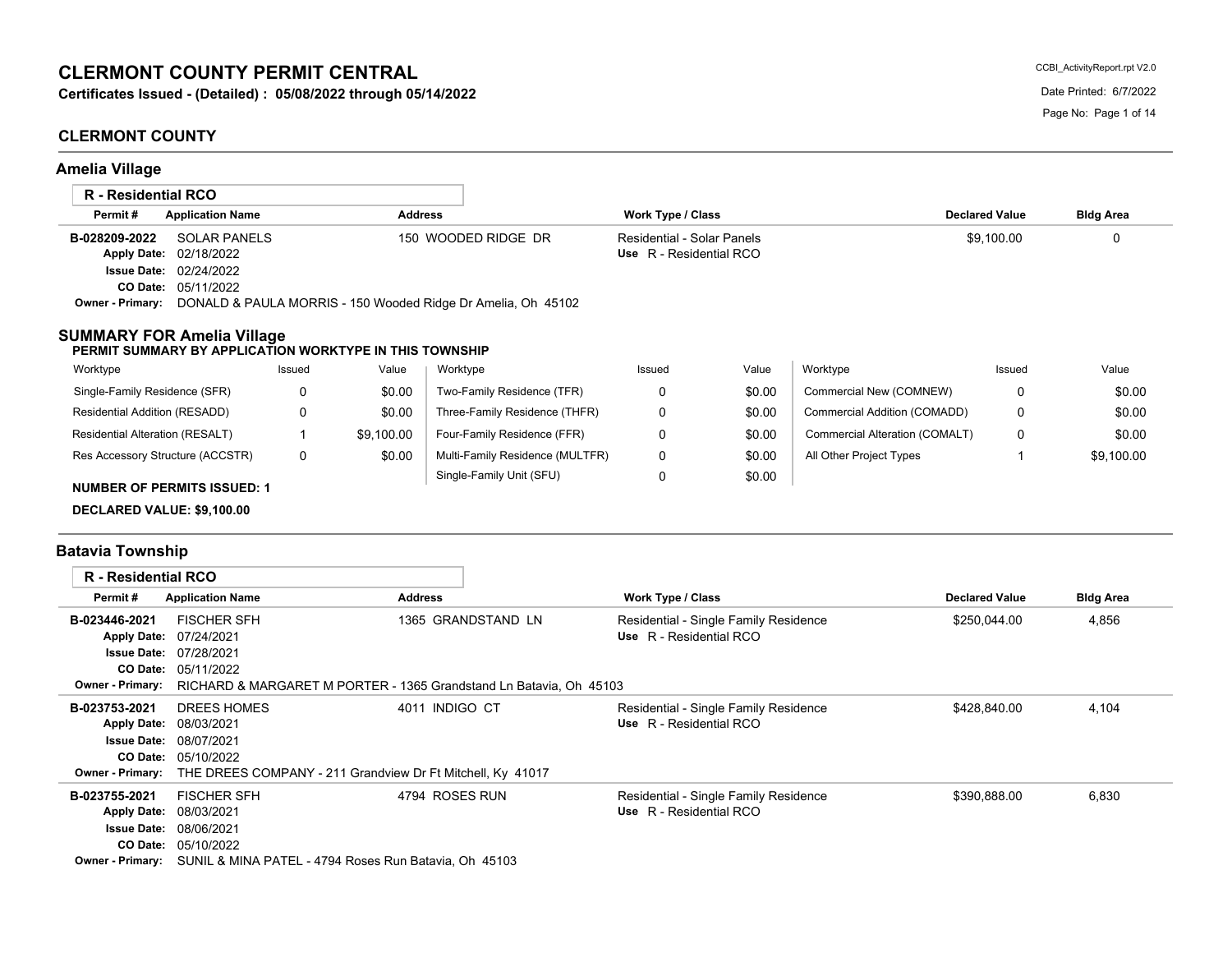|                                                                                          |                                                                                                                                                                                                                                |                                                                                         |                                                                                          |                       | Page No: Page 2 of 14 |
|------------------------------------------------------------------------------------------|--------------------------------------------------------------------------------------------------------------------------------------------------------------------------------------------------------------------------------|-----------------------------------------------------------------------------------------|------------------------------------------------------------------------------------------|-----------------------|-----------------------|
| B-023757-2021<br><b>Apply Date:</b><br><b>Issue Date:</b><br><b>Owner - Primary:</b>     | <b>FISCHER SFH</b><br>08/03/2021<br>08/06/2021<br>CO Date: 05/10/2022<br>ARCHANA PATEL - 4798 Roses Run Batavia, Oh 45103                                                                                                      | 4798 ROSES RUN                                                                          | Residential - Single Family Residence<br>Use R - Residential RCO                         | \$388,591.00          | 6,758                 |
| B-023759-2021<br><b>Apply Date:</b><br>CO Date:<br>Owner - Primary:                      | <b>FISCHER SFH</b><br>08/03/2021<br><b>Issue Date: 08/06/2021</b><br>05/10/2022                                                                                                                                                | 4797 ROSES RUN<br>MICHAEL D & STELLA ZHENG WEINSTEIN - 4797 Roses Run Batavia, Oh 45103 | Residential - Single Family Residence<br>Use R - Residential RCO                         | \$325,968.00          | 6,075                 |
| B-023791-2021<br>Apply Date: 08/04/2021<br><b>Issue Date:</b><br><b>Owner - Primary:</b> | <b>RYAN HOMES</b><br>08/07/2021<br>CO Date: 05/10/2022<br>NICOLE & JAMES WALL - 1586 Rosebush Ct Amelia, Oh 45102                                                                                                              | 1586 ROSEBUSH CT                                                                        | Residential - Single Family Residence<br>Use R - Residential RCO                         | \$207,151.00          | 4,134                 |
| B-025017-2021<br>CO Date:<br><b>Owner - Primary:</b>                                     | <b>DREES HOMES</b><br>Apply Date: 09/24/2021<br><b>Issue Date: 09/27/2021</b><br>05/11/2022<br>THIEN VY CAM & NGOC PHUNG LUU - 4014 Indigo Ct Amelia, Oh 45102                                                                 | 4014 INDIGO CT                                                                          | Residential - Single Family Residence<br>Use R - Residential RCO                         | \$435,040.00          | 4.488                 |
| B-026695-2021                                                                            | <b>RYAN HOMES</b><br>Apply Date: 11/29/2021<br><b>Issue Date: 12/08/2021</b><br>CO Date: 05/11/2022<br>Owner - Primary: NVR INC - 8622 Jacquemin Dr West Chester, Oh 45069<br>R-3 - Residential; Multi-family, Congregate Care | 3893 ROSEWOOD DR                                                                        | Residential - Single Family Residence<br>Use R - Residential RCO                         | \$189,208.00          | 3,199                 |
| Permit#                                                                                  | <b>Application Name</b>                                                                                                                                                                                                        | <b>Address</b>                                                                          | <b>Work Type / Class</b>                                                                 | <b>Declared Value</b> | <b>Bldg Area</b>      |
| B-022685-2021<br>Owner - Primary:                                                        | DREES HOMES BLDG 13 UNIT A<br>Apply Date: 06/22/2021<br><b>Issue Date: 06/22/2021</b><br>CO Date: 05/10/2022<br>THE DREES COMPANY - 211 Grandview Dr, Suite 100 Ft. Mitchell, Ky 45122                                         | 4338 PRESTON PL                                                                         | Residential - Single Family Unit<br>Use R-3 - Residential; Multi-family, Congregate Care | \$0.00                | 1,943                 |
| B-022686-2021<br>CO Date:                                                                | DREES HOMES BLDG 13 UNIT B<br>Apply Date: 06/22/2021<br><b>Issue Date: 06/22/2021</b><br>05/10/2022<br>Owner - Primary: THE DREES COMPANY - 211 Grandview Dr, Suite 100 Ft. Mitchell, Ky 45122                                 | 4336 PRESTON PL                                                                         | Residential - Single Family Unit<br>Use R-3 - Residential; Multi-family, Congregate Care | \$0.00                | 3,133                 |
| B-022687-2021<br><b>Issue Date:</b>                                                      | DREES HOMES BLDG 13 UNIT C<br>Apply Date: 06/22/2021<br>06/22/2021<br>CO Date: 05/10/2022<br><b>Owner - Primary:</b> THE DREES COMPANY - 211 Grandview Dr. Suite 100 Ft. Mitchell, Ky 45122                                    | 4334 PRESTON PL                                                                         | Residential - Single Family Unit<br>Use R-3 - Residential; Multi-family, Congregate Care | \$0.00                | 1,945                 |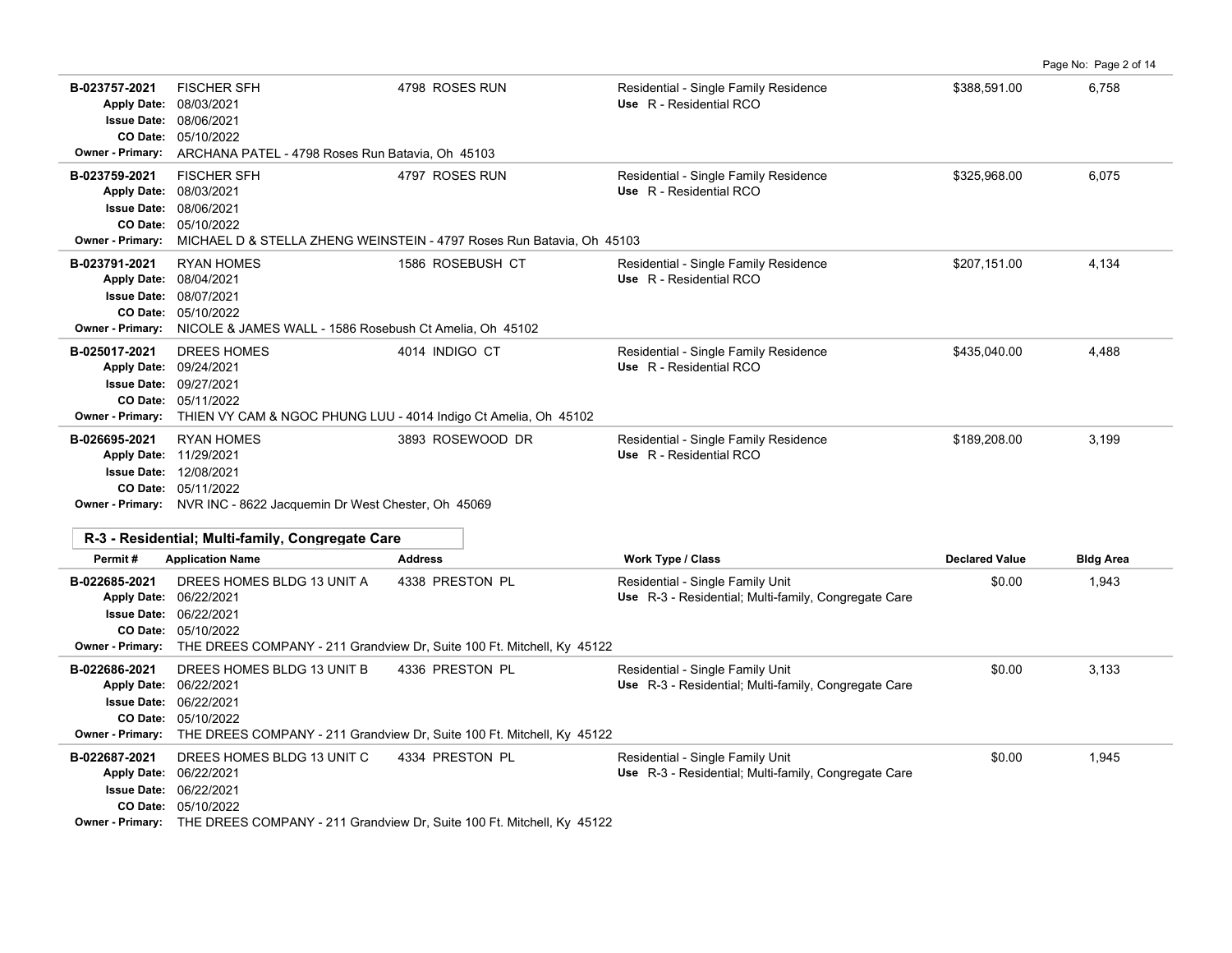Page No: Page 3 of 14

| B-030144-2022      | PARKER ELEC REPAIR                                               | 301 HEATHER VIEW DR | Commercial - Alteration                              | \$4,000.00 |  |
|--------------------|------------------------------------------------------------------|---------------------|------------------------------------------------------|------------|--|
|                    | Apply Date: 04/21/2022                                           |                     | Use R-3 - Residential: Multi-family, Congregate Care |            |  |
| <b>Issue Date:</b> | 05/09/2022                                                       |                     |                                                      |            |  |
|                    | <b>CO Date: 05/11/2022</b>                                       |                     |                                                      |            |  |
| Owner - Primarv:   | RANDY L & MARSHA L PARKER - 301 Heatherview St Batavia, Oh 45103 |                     |                                                      |            |  |

### **SUMMARY FOR Batavia Township**

#### **PERMIT SUMMARY BY APPLICATION WORKTYPE IN THIS TOWNSHIP**

| Worktype                            | Issued | Value          | Worktype                        | Issued | Value  | Worktype                       | Issued | Value      |
|-------------------------------------|--------|----------------|---------------------------------|--------|--------|--------------------------------|--------|------------|
| Single-Family Residence (SFR)       | 8      | \$2.615.730.00 | Two-Family Residence (TFR)      |        | \$0.00 | Commercial New (COMNEW)        |        | \$0.00     |
| Residential Addition (RESADD)       |        | \$0.00         | Three-Family Residence (THFR)   |        | \$0.00 | Commercial Addition (COMADD)   | 0      | \$0.00     |
| Residential Alteration (RESALT)     |        | \$0.00         | Four-Family Residence (FFR)     |        | \$0.00 | Commercial Alteration (COMALT) |        | \$4,000.00 |
| Res Accessory Structure (ACCSTR)    | 0      | \$0.00         | Multi-Family Residence (MULTFR) |        | \$0.00 | All Other Project Types        | 0      | \$0.00     |
| <b>NUMBER OF PERMITS ISSUED: 12</b> |        |                | Single-Family Unit (SFU)        |        | \$0.00 |                                |        |            |

**DECLARED VALUE: \$2,619,730.00**

## **Franklin Township**

| R - Residential RCO |                                                                            |                 |                                   |                       |                  |
|---------------------|----------------------------------------------------------------------------|-----------------|-----------------------------------|-----------------------|------------------|
| Permit#             | <b>Application Name</b>                                                    | <b>Address</b>  | Work Type / Class                 | <b>Declared Value</b> | <b>Bldg Area</b> |
| B-030070-2022       | GARAGE DETACHED                                                            | 451 LARRISON RD | Residential - Accessory Structure | \$10,500.00           | 720              |
|                     | Apply Date: 04/19/2022                                                     |                 | Use R - Residential RCO           |                       |                  |
|                     | <b>Issue Date: 04/21/2022</b>                                              |                 |                                   |                       |                  |
|                     | CO Date: 05/10/2022                                                        |                 |                                   |                       |                  |
|                     | Owner - Primary: ANGELA & WADE MORGAN - 451 Larrison Rd Felicity, Oh 45120 |                 |                                   |                       |                  |

## **SUMMARY FOR Franklin Township**

#### **PERMIT SUMMARY BY APPLICATION WORKTYPE IN THIS TOWNSHIP**

| Worktype                         | Issued | Value       | Worktype                        | Issued | Value  | Worktype                       | Issued | Value  |
|----------------------------------|--------|-------------|---------------------------------|--------|--------|--------------------------------|--------|--------|
| Single-Family Residence (SFR)    |        | \$0.00      | Two-Family Residence (TFR)      |        | \$0.00 | Commercial New (COMNEW)        | 0      | \$0.00 |
| Residential Addition (RESADD)    |        | \$0.00      | Three-Family Residence (THFR)   |        | \$0.00 | Commercial Addition (COMADD)   | 0      | \$0.00 |
| Residential Alteration (RESALT)  |        | \$0.00      | Four-Family Residence (FFR)     |        | \$0.00 | Commercial Alteration (COMALT) | 0      | \$0.00 |
| Res Accessory Structure (ACCSTR) |        | \$10,500.00 | Multi-Family Residence (MULTFR) |        | \$0.00 | All Other Project Types        |        | \$0.00 |
|                                  |        |             | Single-Family Unit (SFU)        |        | \$0.00 |                                |        |        |

### **NUMBER OF PERMITS ISSUED: 1**

**DECLARED VALUE: \$10,500.00**

## **Goshen Township**

### **R - Residential RCO**

**Permit # Application Name Address Work Type / Class Declared Value Bldg Area**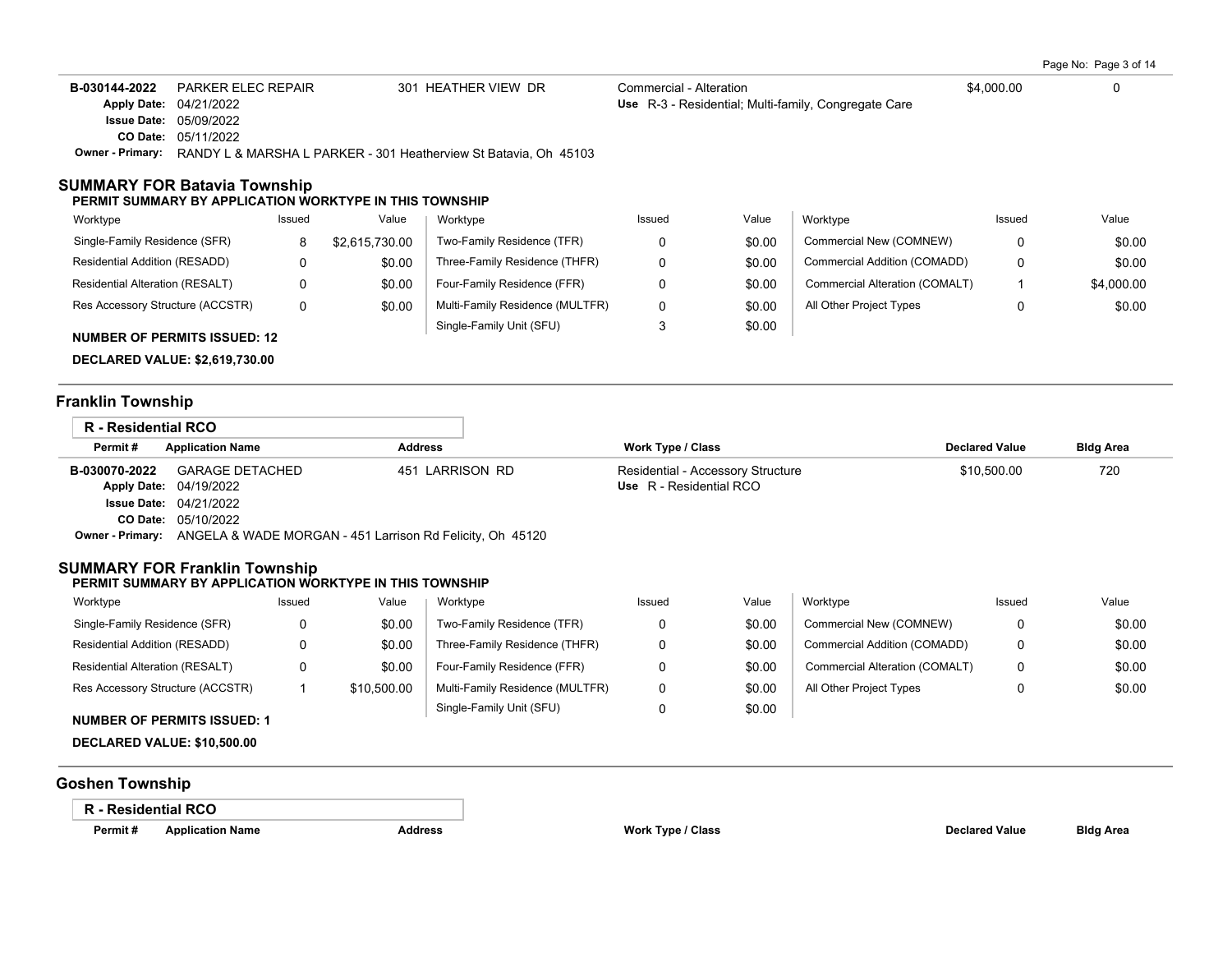**B-026945-2021** \$11,000.00 0 HVAC REPLACEMENT 6462 SMITH RD Residential - HVAC Replacement 05/10/2022 **CO Date:** 12/10/2021 **Issue Date:** Apply Date: 12/08/2021 **Apply Date: Use** R - Residential RCO **Owner - Primary:** KEITH & RUTH DAVIS - 6462 Smith Rd Loveland, Oh 45140 **B-028151-2022** ELECTRIC UPGRADE 6462 SMITH RD Residential - Electric Service Upgrade \$2,500.00 \$2,500.00 0 05/10/2022 **CO Date:** 02/16/2022 **Issue Date:** 02/16/2022 **Apply Date: Use** R - Residential RCO **Owner - Primary:** KEITH & RUTH DAVIS - 6462 Smith Rd Loveland, Oh 45140 **B-030413-2022** HVAC REPLACEMENT 1824 LOUIS LN Residential - HVAC Replacement \$7,729.00 \$7,729.00 1,404 05/13/2022 **CO Date:** 04/26/2022 **Issue Date:** 04/26/2022 **Apply Date: Use** R - Residential RCO **Owner - Primary:** JAMES N III & BECKY SNIDER - 1824 Louis Ln Goshen, Oh 45122 B-030532-2022 ELECTRIC REPAIR 1246 TWIN OAK LN Residential - Electric Service Upgrade 54,717.54 0 05/11/2022 **CO Date:** 04/27/2022 **Issue Date:** Apply Date: 04/27/2022 Residential - Electric Service Upgrade **Apply Date: Use** R - Residential RCO **Owner - Primary:** KARLA J & ERICH W GANSMULLER - 1246 Twin Oak Ln Loveland 45140

### **SUMMARY FOR Goshen Township**

**PERMIT SUMMARY BY APPLICATION WORKTYPE IN THIS TOWNSHIP**

| Worktype                         | Issued | Value       | Worktype                        | Issued | Value  | Worktype                       | Issued | Value       |
|----------------------------------|--------|-------------|---------------------------------|--------|--------|--------------------------------|--------|-------------|
| Single-Family Residence (SFR)    |        | \$0.00      | Two-Family Residence (TFR)      |        | \$0.00 | Commercial New (COMNEW)        | 0      | \$0.00      |
| Residential Addition (RESADD)    |        | \$0.00      | Three-Family Residence (THFR)   |        | \$0.00 | Commercial Addition (COMADD)   | 0      | \$0.00      |
| Residential Alteration (RESALT)  |        | \$25.946.54 | Four-Family Residence (FFR)     |        | \$0.00 | Commercial Alteration (COMALT) | 0      | \$0.00      |
| Res Accessory Structure (ACCSTR) |        | \$0.00      | Multi-Family Residence (MULTFR) |        | \$0.00 | All Other Project Types        |        | \$18,729.00 |
|                                  |        |             | Single-Family Unit (SFU)        |        | \$0.00 |                                |        |             |

# **NUMBER OF PERMITS ISSUED: 4**

**DECLARED VALUE: \$25,946.54**

### **Miami Township**

| <b>B</b> - Business |                                                                                          |                   |                                      |                       |                  |  |
|---------------------|------------------------------------------------------------------------------------------|-------------------|--------------------------------------|-----------------------|------------------|--|
| Permit#             | <b>Application Name</b>                                                                  | <b>Address</b>    | <b>Work Type / Class</b>             | <b>Declared Value</b> | <b>Bldg Area</b> |  |
| F-029015-2022       | COMMON SPIRIT HEALTH FA                                                                  | 6281 TRI RIDGE BL | Fire Protection Systems - Fire Alarm | \$8.000.00            | 15.900           |  |
|                     | <b>Apply Date: 03/16/2022</b>                                                            |                   | Use B - Business                     |                       |                  |  |
|                     | <b>Issue Date: 04/07/2022</b>                                                            |                   |                                      |                       |                  |  |
|                     | CO Date: 05/10/2022                                                                      |                   |                                      |                       |                  |  |
| Owner - Primary:    | WCBC LTD PART C/O TIPTON INTERESTS INC - 6281 Tri Ridge Blvd, Ste 180 Loveland, Oh 45140 |                   |                                      |                       |                  |  |
|                     |                                                                                          |                   |                                      |                       |                  |  |

|--|

Page No: Page 4 of 14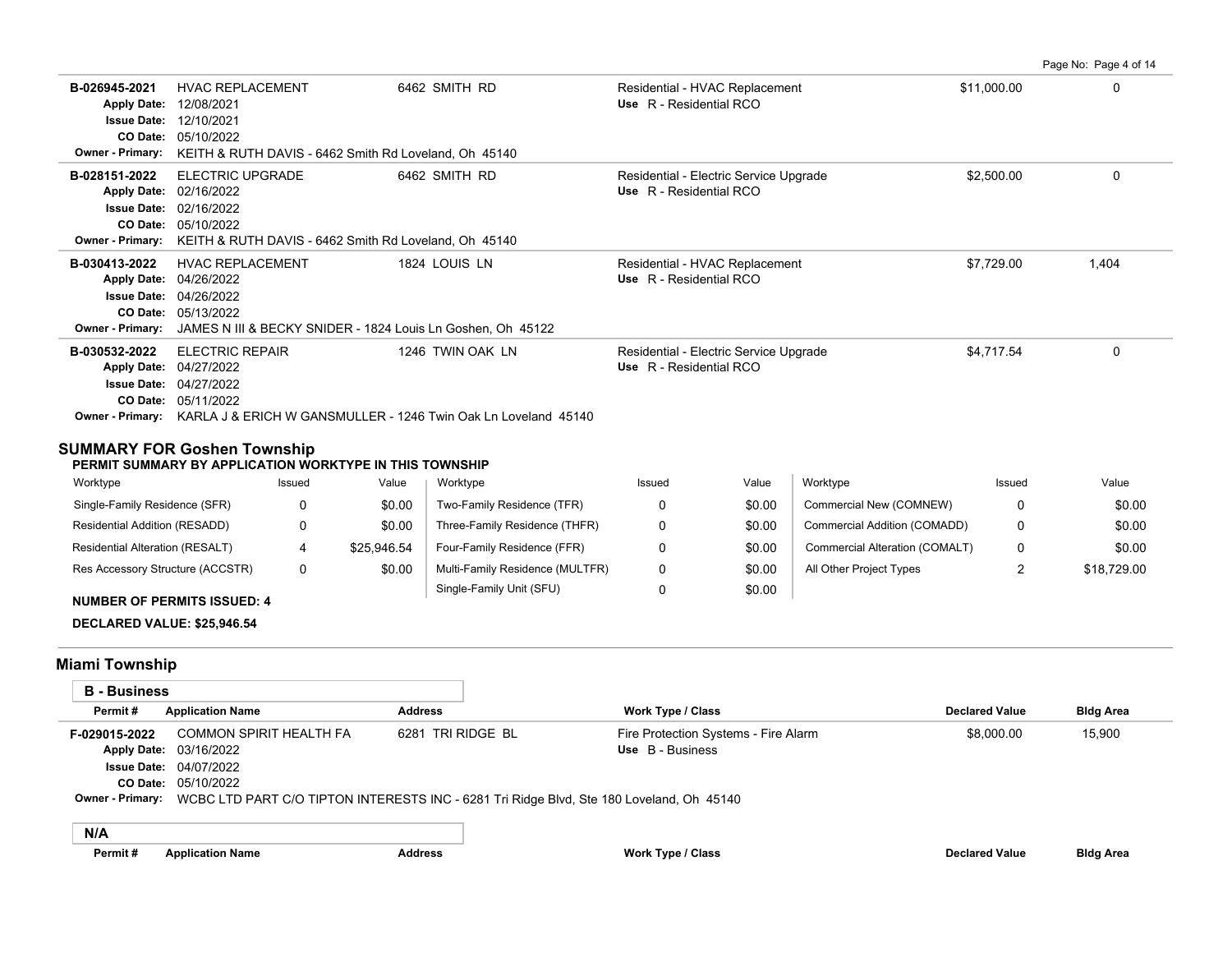| B-023596-2021<br><b>Apply Date:</b><br><b>Issue Date:</b>           | TRAFFIC SIGNAL, 531-UTL<br>07/30/2021<br>08/12/2021<br>CO Date: 05/13/2022                                | 531 WARDS CORNER RD<br>Owner - Primary: STATE OF OHIO DEPARTMENT OF TRANSPORTATION - 2162 Ohio Pike Amelia, Oh 45102                | Commercial - Alteration<br>Use N/A                               | \$2,500.00            | 0                |
|---------------------------------------------------------------------|-----------------------------------------------------------------------------------------------------------|-------------------------------------------------------------------------------------------------------------------------------------|------------------------------------------------------------------|-----------------------|------------------|
| B-023597-2021<br><b>Issue Date:</b><br>CO Date:<br>Owner - Primary: | TRAFFIC SIGNAL, 6502-UTL<br>Apply Date: 07/30/2021<br>08/12/2021<br>05/13/2022                            | 6502 BRANCH HILL GUINEA RD<br>MIAMI TOWNSHIP BOARD OF TRUSTEES - 6101 Meijer Dr Milford, Oh 45150                                   | Commercial - Alteration<br>Use N/A                               | \$2,500.00            | $\Omega$         |
| B-023598-2021                                                       | TRAFFIC SIGNAL, 492-UTL<br>Apply Date: 07/30/2021<br><b>Issue Date: 08/12/2021</b><br>CO Date: 05/13/2022 | 492 WARDS CORNER RD<br>Owner - Primary: STATE OF OHIO DEPARTMENT OF TRANSPORTATION - 2162 Ohio Pike Amelia, Oh 45102                | Commercial - Alteration<br>Use N/A                               | \$2,500.00            | 0                |
| B-023599-2021<br><b>Issue Date:</b>                                 | TRAFFIC SIGNAL, 6394-UTL<br>Apply Date: 07/30/2021<br>08/12/2021<br>CO Date: 05/13/2022                   | 6394 BRANCH HILL GUINEA RD<br>Owner - Primary: CLERMONT COUNTY ENGINEERS OFFICE - 2381 Clermont Center Dr Batavia, Oh 45103         | Commercial - Alteration<br>Use N/A                               | \$2,500.00            | 0                |
| B-023600-2021<br>CO Date:<br>Owner - Primary:                       | TRAFFIC SIGNAL, 5961-UTL<br>Apply Date: 07/30/2021<br><b>Issue Date: 08/12/2021</b><br>05/13/2022         | 5961 MEIJER DR<br>CLERMONT COUNTY BOARD OF COMMISSIONERS - 101 E Main St, 3Rd Floor Batavia, Oh 45103.                              | Commercial - Alteration<br>Use N/A                               | \$2,500.00            | 0                |
| B-023601-2021<br><b>Issue Date:</b><br>CO Date:                     | TRAFFIC SIGNAL, 6391-UTL<br>Apply Date: 07/30/2021<br>08/12/2021<br>05/13/2022                            | 6391 BRANCH HILL GUINEA RD<br>Owner - Primary: OT REALTY ENTERPRISES LLC Po Box 1159, Real Estate Tax Dept Deerfield, II 60015-1159 | Commercial - Alteration<br>Use N/A                               | \$2,500.00            | 0                |
| B-023602-2021<br><b>Issue Date:</b>                                 | TRAFFIC SIGNAL, 6202-UTL<br>Apply Date: 07/30/2021<br>08/12/2021<br>CO Date: 05/13/2022                   | 6202 BRANCH HILL GUINEA RD<br>Owner - Primary: CLERMONT COUNTY ENGINEERS OFFICE - 2381 Clermont Center Dr Batavia, Oh 45103         | Commercial - Alteration<br>Use N/A                               | \$2,500.00            | 0                |
| R - Residential RCO                                                 |                                                                                                           |                                                                                                                                     |                                                                  |                       |                  |
| Permit#                                                             | <b>Application Name</b>                                                                                   | <b>Address</b>                                                                                                                      | Work Type / Class                                                | <b>Declared Value</b> | <b>Bldg Area</b> |
| B-021489-2021<br><b>Apply Date:</b>                                 | <b>SCHUMACHER HOMES</b><br>05/07/2021<br><b>Issue Date: 05/12/2021</b><br>CO Date: 05/09/2022             | 1401 SUGAR RIDGE LN                                                                                                                 | Residential - Single Family Residence<br>Use R - Residential RCO | \$722,189.25          | 7,135            |

Page No: Page 5 of 14

**Owner - Primary:** GREGORY & REBECCA HAMMOND - 1221 Belle Meadow Dr Loveland, Oh 45140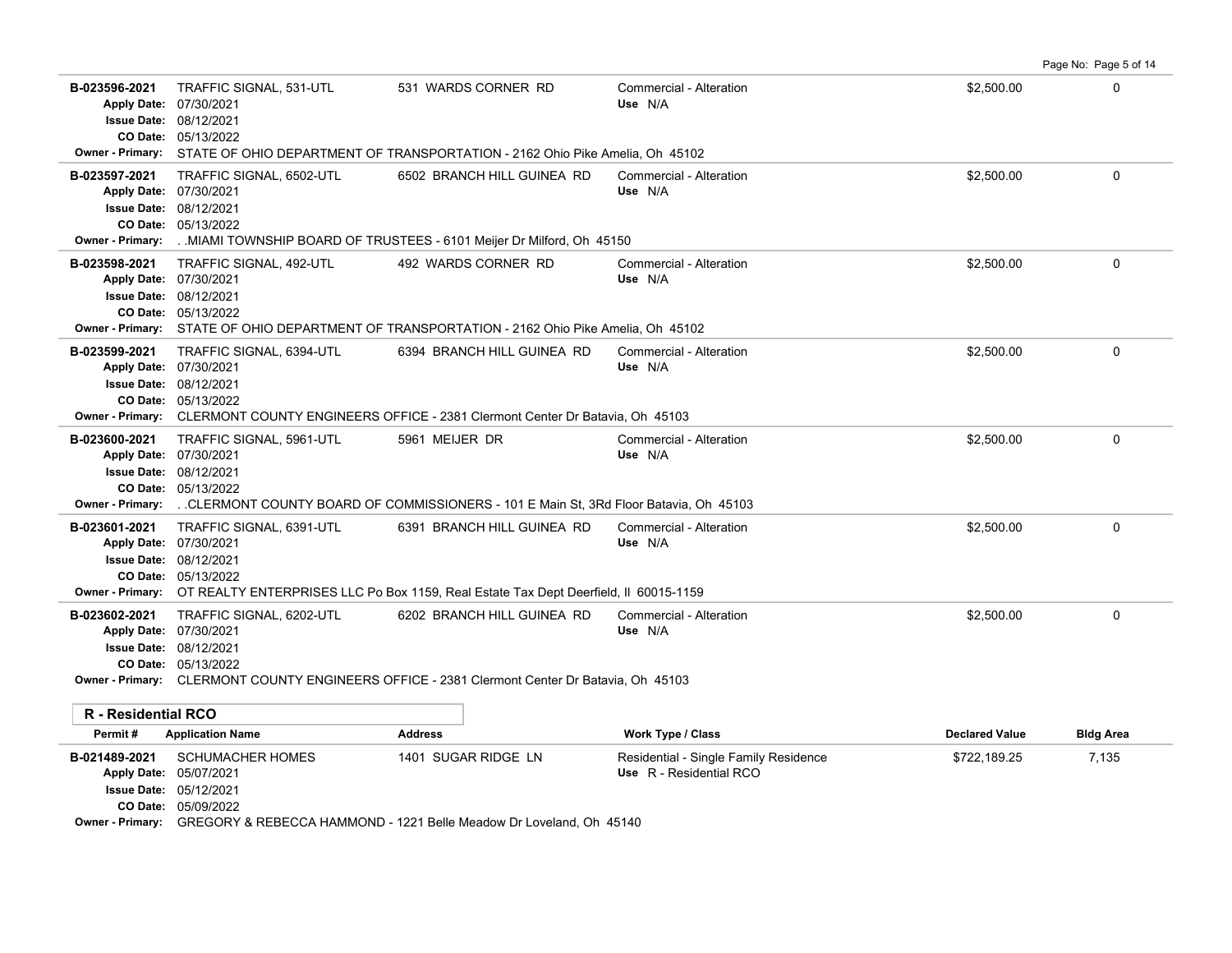|                                                                                              |                                                                                                                                                                                         |                                                                                                            |                                                                                                  |                       | Page No: Page 6 of 14 |
|----------------------------------------------------------------------------------------------|-----------------------------------------------------------------------------------------------------------------------------------------------------------------------------------------|------------------------------------------------------------------------------------------------------------|--------------------------------------------------------------------------------------------------|-----------------------|-----------------------|
| B-025731-2021<br>Apply Date: 10/18/2021<br><b>Owner - Primary:</b>                           | <b>ELECTRIC UPGRADE</b><br><b>Issue Date: 05/03/2022</b><br>CO Date: 05/13/2022                                                                                                         | NANCY WICKER & HARRY DAVID - 6288 Branch Hill Miamiville Rd Loveland, Oh 45140                             | 6288 BRANCH HILL MIAMIVILLE RD Residential - Electric Service Upgrade<br>Use R - Residential RCO | \$3,684.00            | 0                     |
|                                                                                              |                                                                                                                                                                                         |                                                                                                            |                                                                                                  |                       |                       |
| B-027936-2022<br>Apply Date: 02/07/2022<br>Issue Date: 02/09/2022<br><b>Owner - Primary:</b> | <b>BASEMENT FINISH</b><br>CO Date: 05/11/2022                                                                                                                                           | 6280 EMERY CROSSING<br>COREY & RICHELLE WEILAND - 6280 Emery Crossing Loveland, Oh 45140                   | Residential - Alteration<br>Use R - Residential RCO                                              | \$44,942.00           | 1,300                 |
| B-028047-2022<br>Apply Date: 02/11/2022<br><b>Owner - Primary:</b>                           | <b>SOLAR PANELS</b><br><b>Issue Date: 02/14/2022</b><br>CO Date: 05/10/2022<br>JAMES M & SUSAN M WOLF - 605 Doe Run Ct Loveland, Oh 45140                                               | 605 DOE RUN CT                                                                                             | Residential - Solar Panels<br>Use R - Residential RCO                                            | \$24.000.00           | $\Omega$              |
| B-030170-2022<br>Apply Date: 04/21/2022<br><b>Owner - Primary:</b>                           | <b>DECK</b><br><b>Issue Date: 04/26/2022</b><br>CO Date: 05/12/2022<br>JAY & AMY OWEN - 1106 Tumbleweed Dr Loveland, Oh 45140                                                           | 1106 TUMBLEWEED DR                                                                                         | Residential - Addition<br>Use R - Residential RCO                                                | \$11,400.00           | 280                   |
| B-030314-2022<br>Apply Date: 04/25/2022<br><b>Owner - Primary:</b>                           | <b>HVAC REPLACEMENT</b><br><b>Issue Date: 04/27/2022</b><br>CO Date: 05/09/2022                                                                                                         | 5824 NEEDLELEAF DR<br>LON & KIMBERLY CO TRUSTEES TRAN - 5824 Needleleaf Dr Milford, Oh 45150               | Residential - HVAC Replacement<br>Use R - Residential RCO                                        | \$9,800.00            | $\mathbf 0$           |
| B-030544-2022<br>Apply Date: 04/27/2022                                                      | <b>HVAC REPLACEMENT</b><br><b>Issue Date: 04/27/2022</b><br>CO Date: 05/13/2022                                                                                                         | 6696 MIAMI WOODS DR<br>Owner - Primary: WILLIAM F & SHARON HOENLE - 6696 Miami Woods Dr Loveland, Oh 45140 | Residential - HVAC Replacement<br>Use R - Residential RCO                                        | \$7,000.00            | 0                     |
| <b>U - Utility &amp; Miscellaneous</b>                                                       |                                                                                                                                                                                         |                                                                                                            |                                                                                                  |                       |                       |
| Permit#                                                                                      | <b>Application Name</b>                                                                                                                                                                 | <b>Address</b>                                                                                             | Work Type / Class                                                                                | <b>Declared Value</b> | <b>Bldg Area</b>      |
| B-030027-2022<br>Apply Date: 04/19/2022                                                      | MOELLER COMPLEX SCOREBOARD 6123 SECOND ST<br><b>Issue Date: 05/05/2022</b><br>CO Date: 05/12/2022<br>Owner - Primary: MOELLER ATHLETIC CENTER - 375 Center St, 175 Miamiville, Oh 45147 |                                                                                                            | Commercial - Sign<br>Use U - Utility & Miscellaneous                                             | \$25,000.00           | 200                   |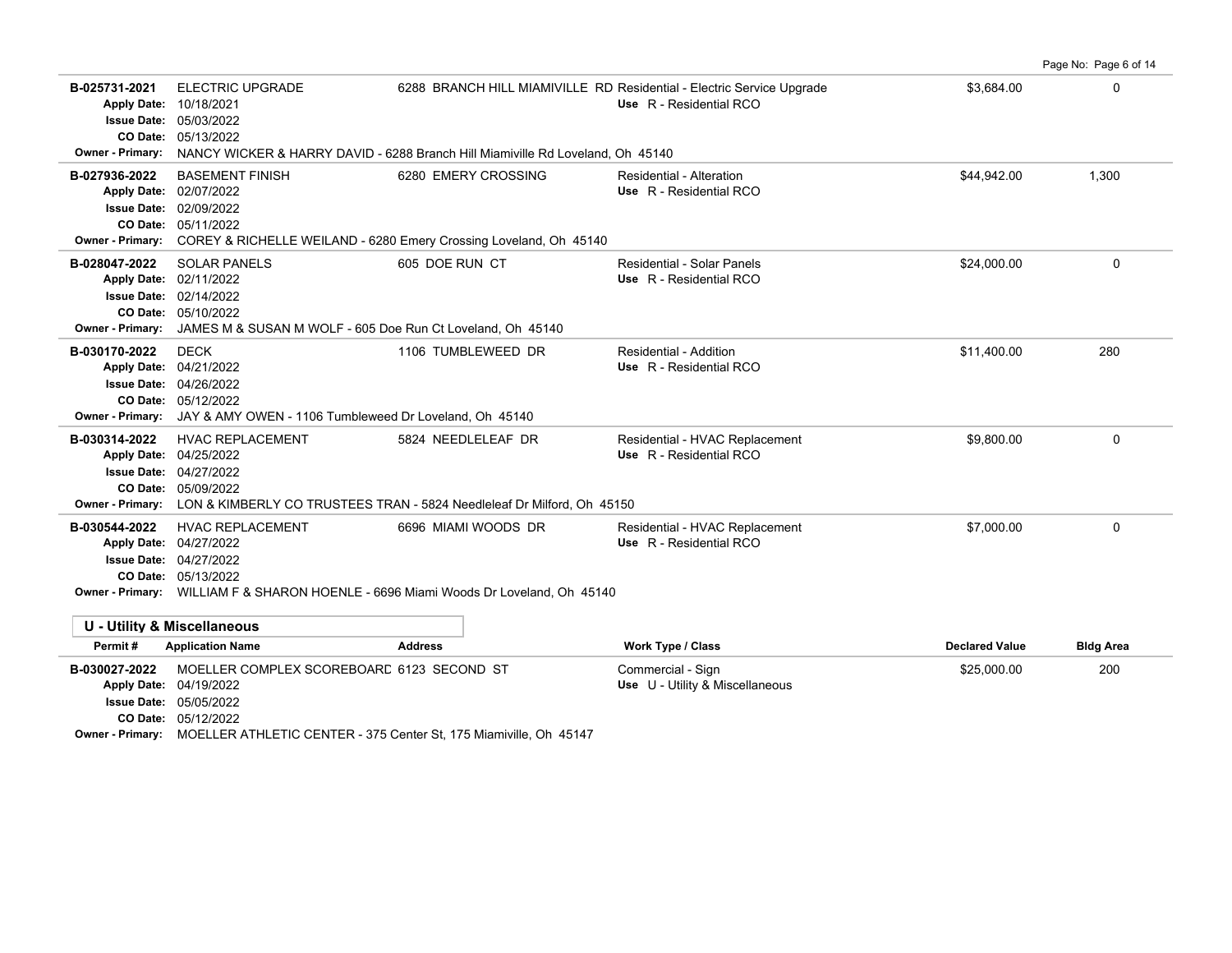## **SUMMARY FOR Miami Township**

**PERMIT SUMMARY BY APPLICATION WORKTYPE IN THIS TOWNSHIP**

| Worktype                               | Issued | Value        | Worktype                        | Issued | Value  | Worktype                       | Issued | Value       |
|----------------------------------------|--------|--------------|---------------------------------|--------|--------|--------------------------------|--------|-------------|
| Single-Family Residence (SFR)          |        | \$722.189.25 | Two-Family Residence (TFR)      |        | \$0.00 | Commercial New (COMNEW)        |        | \$0.00      |
| Residential Addition (RESADD)          |        | \$11.400.00  | Three-Family Residence (THFR)   |        | \$0.00 | Commercial Addition (COMADD)   |        | \$0.00      |
| <b>Residential Alteration (RESALT)</b> | ັບ     | \$89.426.00  | Four-Family Residence (FFR)     |        | \$0.00 | Commercial Alteration (COMALT) |        | \$17,500.00 |
| Res Accessory Structure (ACCSTR)       | 0      | \$0.00       | Multi-Family Residence (MULTFR) |        | \$0.00 | All Other Project Types        |        | \$73,800.00 |
|                                        |        |              | Single-Family Unit (SFU)        |        | \$0.00 |                                |        |             |

### **NUMBER OF PERMITS ISSUED: 16**

**DECLARED VALUE: \$873,515.25**

# **Pierce Township**

| <b>R</b> - Residential RCO                                                                       |                                                                                                                                                              |                                                                                                      |                                                                   |                       |                  |
|--------------------------------------------------------------------------------------------------|--------------------------------------------------------------------------------------------------------------------------------------------------------------|------------------------------------------------------------------------------------------------------|-------------------------------------------------------------------|-----------------------|------------------|
| Permit#                                                                                          | <b>Application Name</b>                                                                                                                                      | <b>Address</b>                                                                                       | <b>Work Type / Class</b>                                          | <b>Declared Value</b> | <b>Bldg Area</b> |
| B-030086-2022<br><b>Apply Date:</b><br>CO Date:<br><b>Owner - Primary:</b>                       | <b>ELECTRIC ALTER</b><br>04/20/2022<br><b>Issue Date: 04/22/2022</b><br>05/09/2022<br>BRITTANY DONAWORTH - 741 Stonehill Rn Cincinnati, Oh 45245             | 741 STONEHILL RN                                                                                     | Residential - Electric Service Upgrade<br>Use R - Residential RCO | \$1,500.00            | 0                |
| B-030612-2022<br><b>Apply Date:</b><br><b>Issue Date:</b><br>CO Date:<br><b>Owner - Primary:</b> | <b>HVAC REPLACEMENT</b><br>04/28/2022<br>04/28/2022<br>05/13/2022<br>KATHLEEN L HORNSCHEMEIER - 1184 Birch Bark Ct Amelia, Oh 45102                          | 1184 BIRCH BARK CT                                                                                   | Residential - HVAC Replacement<br>Use R - Residential RCO         | \$18,000.00           | 0                |
| B-030638-2022<br><b>Apply Date:</b><br><b>Owner - Primary:</b>                                   | <b>HVAC REPLACEMENT</b><br>04/28/2022<br><b>Issue Date: 04/28/2022</b><br>CO Date: 05/11/2022<br>RICHARD ASHBRIGE - 836 Cypresspoint Ct Cincinnati, Oh 45245 | 836 CYPRESSPOINT CT                                                                                  | Residential - HVAC Replacement<br>Use R - Residential RCO         | \$14.213.00           | 0                |
| B-030666-2022<br><b>Apply Date:</b><br><b>Issue Date:</b><br><b>Owner - Primary:</b>             | <b>HVAC REPLACEMENT</b><br>04/29/2022<br>05/04/2022<br>CO Date: 05/11/2022                                                                                   | 1091 CAMERON GLEN<br>RICHARD J & PATRICIA A HARRMANN - 1091 Cameron Glen St Cincinnati. Oh 45245     | Residential - HVAC Replacement<br>Use R - Residential RCO         | \$5,000.00            | 0                |
| B-030953-2022<br><b>Apply Date:</b><br><b>Issue Date:</b><br>CO Date:<br><b>Owner - Primary:</b> | <b>ELECTRIC UPGRADE</b><br>05/03/2022<br>05/03/2022<br>05/12/2022                                                                                            | 849 BRADBURY RD<br>DEWAYNE BROUGHTONBROUGHTON PROPERTIES LLC - 3745 White Chapel Ct Amelia, Oh 45102 | Residential - Electric Service Upgrade<br>Use R - Residential RCO | \$1,500.00            | 0                |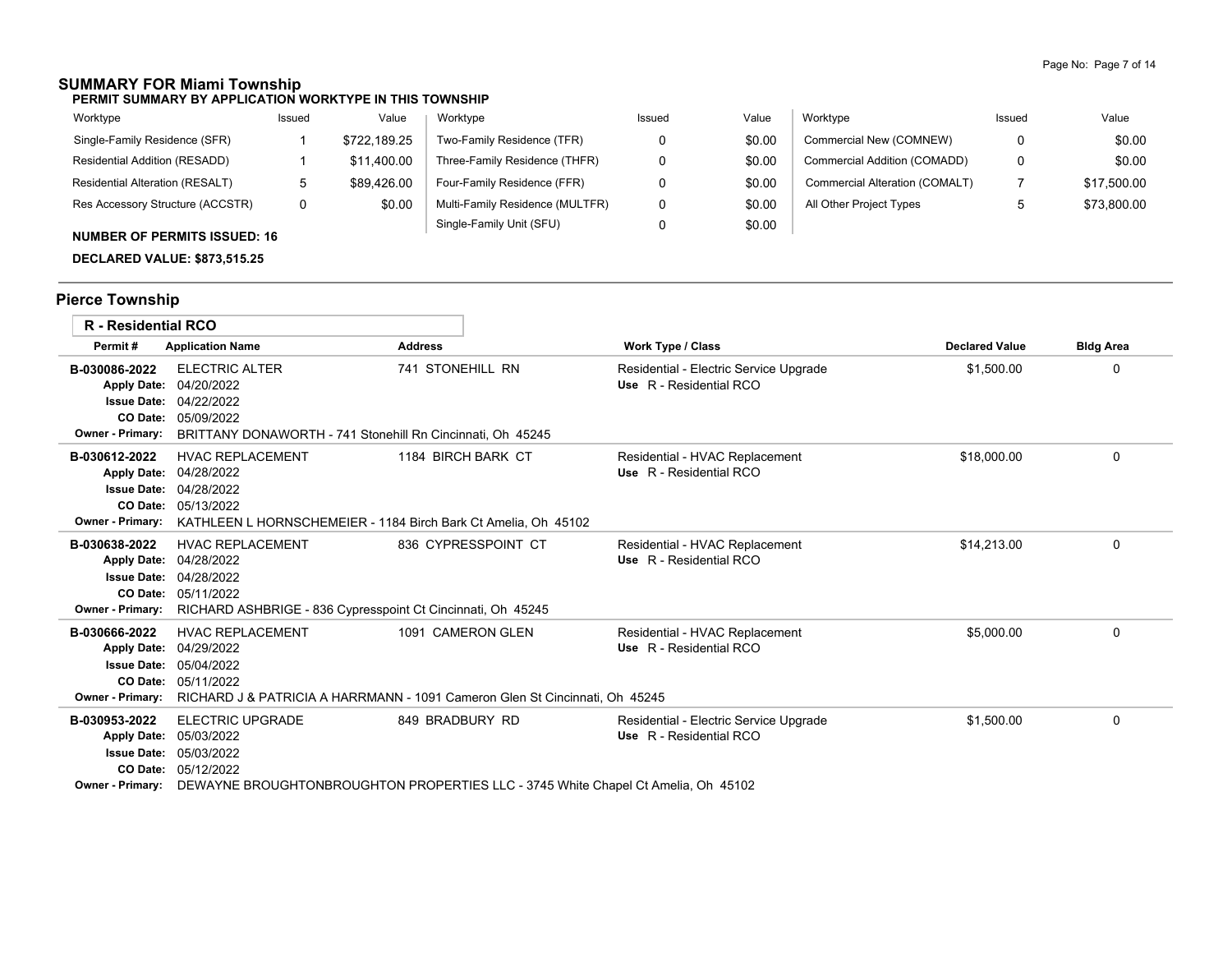## **SUMMARY FOR Pierce Township**

**PERMIT SUMMARY BY APPLICATION WORKTYPE IN THIS TOWNSHIP**

| Worktype                         | Issued | Value       | Worktype                        | Issued | Value  | Worktype                       | Issued | Value       |
|----------------------------------|--------|-------------|---------------------------------|--------|--------|--------------------------------|--------|-------------|
| Single-Family Residence (SFR)    |        | \$0.00      | Two-Family Residence (TFR)      |        | \$0.00 | Commercial New (COMNEW)        | 0      | \$0.00      |
| Residential Addition (RESADD)    |        | \$0.00      | Three-Family Residence (THFR)   |        | \$0.00 | Commercial Addition (COMADD)   | 0      | \$0.00      |
| Residential Alteration (RESALT)  |        | \$40.213.00 | Four-Family Residence (FFR)     |        | \$0.00 | Commercial Alteration (COMALT) | 0      | \$0.00      |
| Res Accessory Structure (ACCSTR) | 0      | \$0.00      | Multi-Family Residence (MULTFR) |        | \$0.00 | All Other Project Types        |        | \$37,213.00 |
|                                  |        |             | Single-Family Unit (SFU)        |        | \$0.00 |                                |        |             |

## **NUMBER OF PERMITS ISSUED: 5**

**DECLARED VALUE: \$40,213.00**

# **Stonelick Township**

| U - Utility & Miscellaneous |                                                         |             |                                   |                       |                  |
|-----------------------------|---------------------------------------------------------|-------------|-----------------------------------|-----------------------|------------------|
| Permit#                     | <b>Application Name</b>                                 | Address     | Work Type / Class                 | <b>Declared Value</b> | <b>Bldg Area</b> |
| B-026648-2021               | <b>GARAGE DETACHED</b>                                  | 2391 SR 131 | Residential - Accessory Structure | \$30,000.00           | 864              |
|                             | Apply Date: 11/23/2021                                  |             | Use U - Utility & Miscellaneous   |                       |                  |
|                             | <b>Issue Date: 12/02/2021</b>                           |             |                                   |                       |                  |
|                             | <b>CO Date: 05/13/2022</b>                              |             |                                   |                       |                  |
| <b>Owner - Primary:</b>     | CHRISTOPHER & NINA PRICE - 2391 Sr 131 Goshen, Oh 45122 |             |                                   |                       |                  |

### **SUMMARY FOR Stonelick Township**

#### **PERMIT SUMMARY BY APPLICATION WORKTYPE IN THIS TOWNSHIP**

| Worktype                         | Issued | Value       | Worktype                        | Issued | Value  | Worktype                       | Issued | Value  |
|----------------------------------|--------|-------------|---------------------------------|--------|--------|--------------------------------|--------|--------|
| Single-Family Residence (SFR)    | 0      | \$0.00      | Two-Family Residence (TFR)      |        | \$0.00 | Commercial New (COMNEW)        | 0      | \$0.00 |
| Residential Addition (RESADD)    | 0      | \$0.00      | Three-Family Residence (THFR)   |        | \$0.00 | Commercial Addition (COMADD)   | 0      | \$0.00 |
| Residential Alteration (RESALT)  | 0      | \$0.00      | Four-Family Residence (FFR)     |        | \$0.00 | Commercial Alteration (COMALT) | 0      | \$0.00 |
| Res Accessory Structure (ACCSTR) |        | \$30,000.00 | Multi-Family Residence (MULTFR) |        | \$0.00 | All Other Project Types        |        | \$0.00 |
|                                  |        |             | Single-Family Unit (SFU)        |        | \$0.00 |                                |        |        |

### **NUMBER OF PERMITS ISSUED: 1**

**DECLARED VALUE: \$30,000.00**

## **Tate Township**

| R - Residential RCO |                                                                                                                                                                                                     |                   |                                |                       |                  |
|---------------------|-----------------------------------------------------------------------------------------------------------------------------------------------------------------------------------------------------|-------------------|--------------------------------|-----------------------|------------------|
| Permit#             | <b>Application Name</b>                                                                                                                                                                             | <b>Address</b>    | Work Type / Class              | <b>Declared Value</b> | <b>Bldg Area</b> |
| B-026267-2021       | ROOF REPLACEMENT                                                                                                                                                                                    | 3395 MACEDONIA RD | Residential - Roof Replacement | \$5,500.00            |                  |
| <b>Apply Date:</b>  | 11/04/2021                                                                                                                                                                                          |                   | Use R - Residential RCO        |                       |                  |
| <b>Issue Date:</b>  | 11/04/2021                                                                                                                                                                                          |                   |                                |                       |                  |
| CO Date:            | 05/09/2022                                                                                                                                                                                          |                   |                                |                       |                  |
| Owner Drimony       | $OMOMIN$ $MAYHOMENOR$ $1100$ $1244$ $F$ $f_{\alpha}$ $f_{\alpha}$ $f_{\alpha}$ $f_{\alpha}$ $f_{\alpha}$ $f_{\alpha}$ $f_{\alpha}$ $f_{\alpha}$ $f_{\alpha}$ $f_{\alpha}$ $f_{\alpha}$ $f_{\alpha}$ |                   |                                |                       |                  |

**Owner - Primary:** . .ON OUR WAY HOME INC - 1244 Eifel Cv Fayetteville, Oh 45118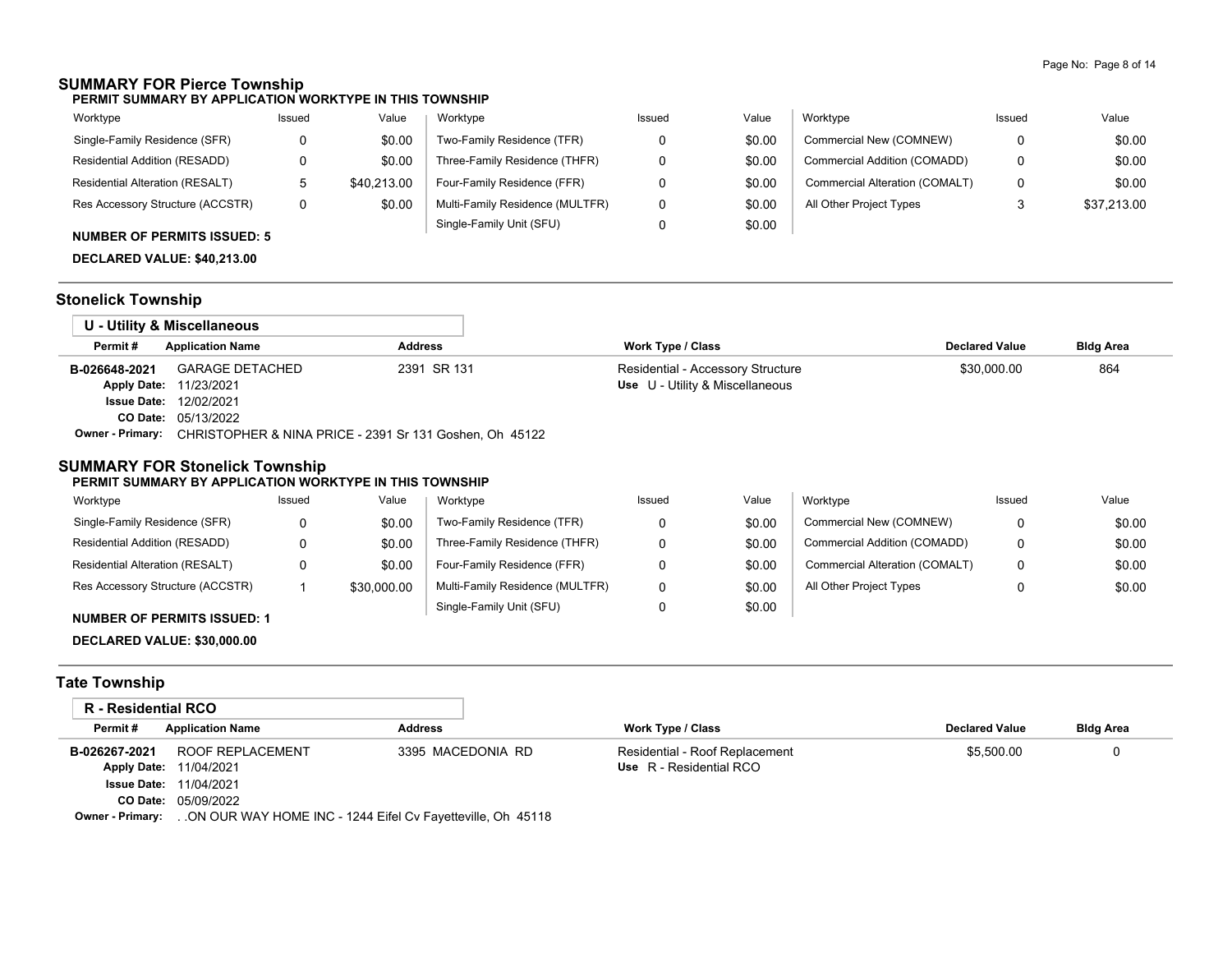Page No: Page 9 of 14

| B-027381-2021<br><b>Apply Date:</b><br><b>Issue Date:</b> | <b>BDRM, BATH, ELECTRIC</b><br>12/29/2021<br>01/03/2022                                       | 3395 MACEDONIA RD                                                     | Residential - Alteration<br>Use R - Residential RCO | \$60,000.00 | 72    |
|-----------------------------------------------------------|-----------------------------------------------------------------------------------------------|-----------------------------------------------------------------------|-----------------------------------------------------|-------------|-------|
|                                                           | <b>CO Date: 05/10/2022</b>                                                                    |                                                                       |                                                     |             |       |
|                                                           |                                                                                               |                                                                       |                                                     |             |       |
| Owner - Primary:                                          |                                                                                               | BARBARA ISEMANNON OUR WAY HOME - 1244 Eifel Cv Fayetteville, Oh 45118 |                                                     |             |       |
| B-028609-2022                                             | POLE BARN                                                                                     | 2708 BETHEL NEW RICHMOND RD Residential - Accessory Structure         |                                                     | \$22,000.00 | 1,200 |
|                                                           | Apply Date: 03/07/2022                                                                        |                                                                       | Use R - Residential RCO                             |             |       |
|                                                           | <b>Issue Date: 03/11/2022</b>                                                                 |                                                                       |                                                     |             |       |
|                                                           | <b>CO Date: 05/09/2022</b>                                                                    |                                                                       |                                                     |             |       |
|                                                           | Owner - Primary: ZACHARY D & SARAH R STERBLING - 2708 Bethel New Richmond Rd Bethel, Oh 45106 |                                                                       |                                                     |             |       |
|                                                           |                                                                                               |                                                                       |                                                     |             |       |
| B-030621-2022                                             | <b>SOLAR PANEL</b>                                                                            | 2316 BETHEL HYGIENE RD                                                | Residential - Solar Panels                          | \$16,000.00 |       |
|                                                           | Apply Date: 04/28/2022                                                                        |                                                                       | Use R - Residential RCO                             |             |       |
|                                                           | <b>Issue Date: 05/02/2022</b>                                                                 |                                                                       |                                                     |             |       |
|                                                           | <b>CO Date: 05/13/2022</b>                                                                    |                                                                       |                                                     |             |       |
|                                                           | Owner - Primary: JEREMY E & BETHANY R JOHNSON - 2316 Bethel Hygiene Rd Bethel, Oh 45106       |                                                                       |                                                     |             |       |
|                                                           |                                                                                               |                                                                       |                                                     |             |       |

# **SUMMARY FOR Tate Township**

| PERMIT SUMMARY BY APPLICATION WORKTYPE IN THIS TOWNSHIP |  |
|---------------------------------------------------------|--|
|                                                         |  |

| Worktype                           | Issued | Value       | Worktype                        | Issued | Value  | Worktype                       | Issued | Value       |
|------------------------------------|--------|-------------|---------------------------------|--------|--------|--------------------------------|--------|-------------|
| Single-Family Residence (SFR)      | 0      | \$0.00      | Two-Family Residence (TFR)      |        | \$0.00 | Commercial New (COMNEW)        |        | \$0.00      |
| Residential Addition (RESADD)      | n      | \$0.00      | Three-Family Residence (THFR)   |        | \$0.00 | Commercial Addition (COMADD)   |        | \$0.00      |
| Residential Alteration (RESALT)    |        | \$81.500.00 | Four-Family Residence (FFR)     |        | \$0.00 | Commercial Alteration (COMALT) |        | \$0.00      |
| Res Accessory Structure (ACCSTR)   |        | \$22,000.00 | Multi-Family Residence (MULTFR) |        | \$0.00 | All Other Project Types        |        | \$21,500.00 |
| <b>NUMBER OF PERMITS ISSUED: 4</b> |        |             | Single-Family Unit (SFU)        |        | \$0.00 |                                |        |             |

**DECLARED VALUE: \$103,500.00**

# **Union Township**

|                     | A-2 - Assembly; Banguet Hall, Restaurant |                                                                                                 |                                              |                       |                  |
|---------------------|------------------------------------------|-------------------------------------------------------------------------------------------------|----------------------------------------------|-----------------------|------------------|
| Permit#             | <b>Application Name</b>                  | <b>Address</b>                                                                                  | Work Type / Class                            | <b>Declared Value</b> | <b>Bldg Area</b> |
| B-028350-2022       | <b>TACO BELL</b>                         | 820 EASTGATE SOUTH DR                                                                           | Commercial - Alteration                      | \$80,000.00           | 2,853            |
|                     | Apply Date: 02/25/2022                   |                                                                                                 | Use A-2 - Assembly; Banquet Hall, Restaurant |                       |                  |
|                     | <b>Issue Date: 04/14/2022</b>            |                                                                                                 |                                              |                       |                  |
|                     | CO Date: 05/09/2022                      |                                                                                                 |                                              |                       |                  |
|                     |                                          | <b>Owner - Primary:</b> TACO BELL OF AMERICA INC - 3379 Peachtree Rd, Ste 360 Atlanta, Ga 30326 |                                              |                       |                  |
|                     |                                          |                                                                                                 |                                              |                       |                  |
| <b>B</b> - Business |                                          |                                                                                                 |                                              |                       |                  |
| Permit#             | <b>Application Name</b>                  | <b>Address</b>                                                                                  | Work Type / Class                            | <b>Declared Value</b> | <b>Bldg Area</b> |
| B-028965-2022       | <b>DNV</b>                               | 4435 AICHOLTZ RD                                                                                | Commercial - Occupancy                       | \$0.00                | 0                |
|                     | Apply Date: 03/15/2022                   |                                                                                                 | Use B - Business                             |                       |                  |
|                     | <b>Issue Date: 04/18/2022</b>            |                                                                                                 |                                              |                       |                  |

**Owner - Primary:** EASTGATE PROFESSIONAL OFFICE PARK V LTD - 1252 State Route 28 Milford, Oh 45150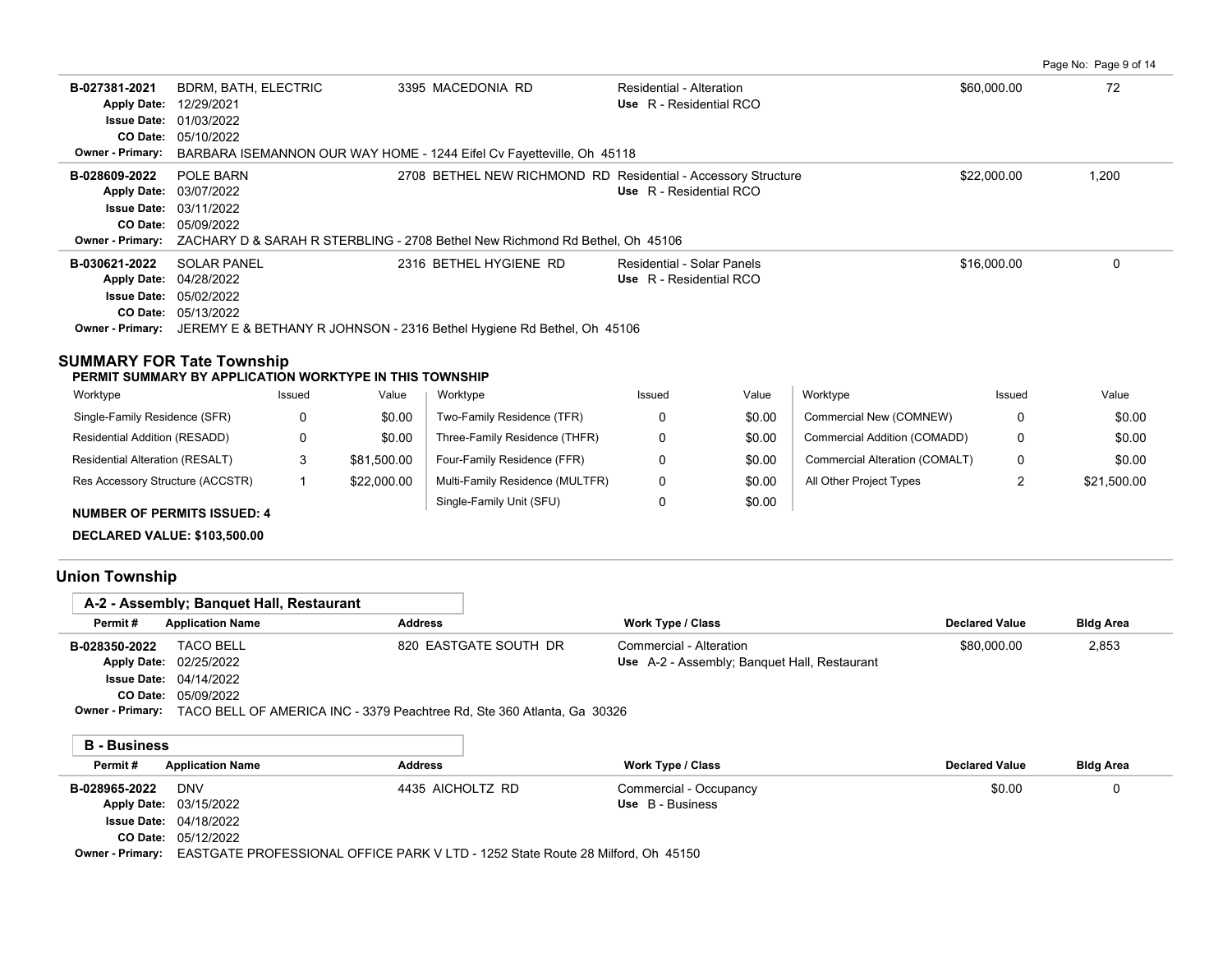| N/A                                                                |                                                                                                                                                                  |                                                                                                              |                                                           |                       |                  |
|--------------------------------------------------------------------|------------------------------------------------------------------------------------------------------------------------------------------------------------------|--------------------------------------------------------------------------------------------------------------|-----------------------------------------------------------|-----------------------|------------------|
| Permit#                                                            | <b>Application Name</b>                                                                                                                                          | <b>Address</b>                                                                                               | <b>Work Type / Class</b>                                  | <b>Declared Value</b> | <b>Bldg Area</b> |
| B-023608-2021<br>Apply Date: 07/30/2021<br><b>Owner - Primary:</b> | TRAFFIC SIGNAL, 4401-A<br><b>Issue Date: 08/12/2021</b><br>CO Date: 05/12/2022                                                                                   | 4401-A AICHOLTZ RD<br>UNION TOWNSHIP BOARD OF TRUSTEES - 4350 Aicholtz Rd Cincinnati, Oh 45245               | Commercial - Alteration<br>Use N/A                        | \$2,500.00            | 0                |
| B-023609-2021<br>Apply Date: 07/30/2021                            | TRAFFIC SIGNAL, 1049-A<br><b>Issue Date: 08/12/2021</b><br>CO Date: 05/12/2022<br>Owner - Primary: ALEXANDER THOMAS BERLIN - 1049 Clough Pi Cincinnati, Oh 45245 | 1049-A CLOUGH PI                                                                                             | Commercial - Alteration<br>Use N/A                        | \$2,500.00            | 0                |
| B-023610-2021<br>Apply Date: 07/30/2021<br><b>Owner - Primary:</b> | TRAFFIC SIGNAL, 1081-A<br>Issue Date: 08/12/2021<br>CO Date: 05/12/2022                                                                                          | 1081-A CLOUGH PI<br>BARBARA L & JAMES E JR LAMBRIGHT - 1081 Clough Pi Cincinnati, Oh 45245                   | Commercial - Alteration<br>Use N/A                        | \$2,500.00            | 0                |
| B-023611-2021<br><b>Owner - Primary:</b>                           | TRAFFIC SIGNAL, 906-A<br>Apply Date: 07/30/2021<br><b>Issue Date: 08/12/2021</b><br>CO Date: 05/12/2022                                                          | 906 CLOUGH PI<br>TRS OF UNION TWP CLER CO - 4312 Glen Este Withamsville Rd Cincinnati, Oh 45245              | Commercial - Alteration<br>Use N/A                        | \$2,500.00            | 0                |
| B-023616-2021<br>Apply Date: 07/30/2021<br><b>Owner - Primary:</b> | TRAFFIC SIGNAL, 1208-A<br><b>Issue Date: 08/12/2021</b><br>CO Date: 05/12/2022<br>TIMOTHY S FRIEDMAN - 3663 Bristol Lake Dr Amelia, Oh 45102                     | 1208-A CLOUGH PI                                                                                             | Commercial - Alteration<br>Use N/A                        | \$2,500.00            | 0                |
| B-025601-2021<br>Apply Date: 10/13/2021<br><b>Owner - Primary:</b> | TRAFFIC SIGNAL, 4550 A<br><b>Issue Date: 11/16/2021</b><br>CO Date: 05/13/2022                                                                                   | 4550 EASTGATE BV<br>PARK NATIONAL BANK SOUTHWEST OHIO & NORTHERN KENTUCKY - Po Box 3500 Newark, Oh 43058     | Commercial - Alteration<br>Use N/A                        | \$2,500.00            | $\Omega$         |
| B-029666-2022<br>Apply Date: 04/11/2022                            | 791 SR 125 ELECTRIC REPAIR<br><b>Issue Date: 04/22/2022</b><br>CO Date: 05/09/2022                                                                               | 787 SR 125<br><b>Owner - Primary:</b> BURWINKEL RENTAL PROPERTIES LLC - 1390 Locust Lake Rd Amelia, Oh 45102 | Commercial - Alteration<br>Use N/A                        | \$1,000.00            | $\Omega$         |
| <b>R</b> - Residential RCO                                         |                                                                                                                                                                  |                                                                                                              |                                                           |                       |                  |
| Permit#                                                            | <b>Application Name</b>                                                                                                                                          | <b>Address</b>                                                                                               | <b>Work Type / Class</b>                                  | <b>Declared Value</b> | <b>Bldg Area</b> |
| B-016182-2020                                                      | <b>FRONTAGE</b><br>Apply Date: 09/23/2020<br><b>Issue Date: 09/24/2020</b><br>CO Date: 05/11/2022                                                                | 4256 PINETREE LN                                                                                             | Residential - Site Development<br>Use R - Residential RCO | \$0.00                | 0                |

**Owner - Primary:** KEITH MICHAEL TETRAULT - 4256 Pinetree Ln Cincinnati, Oh 45245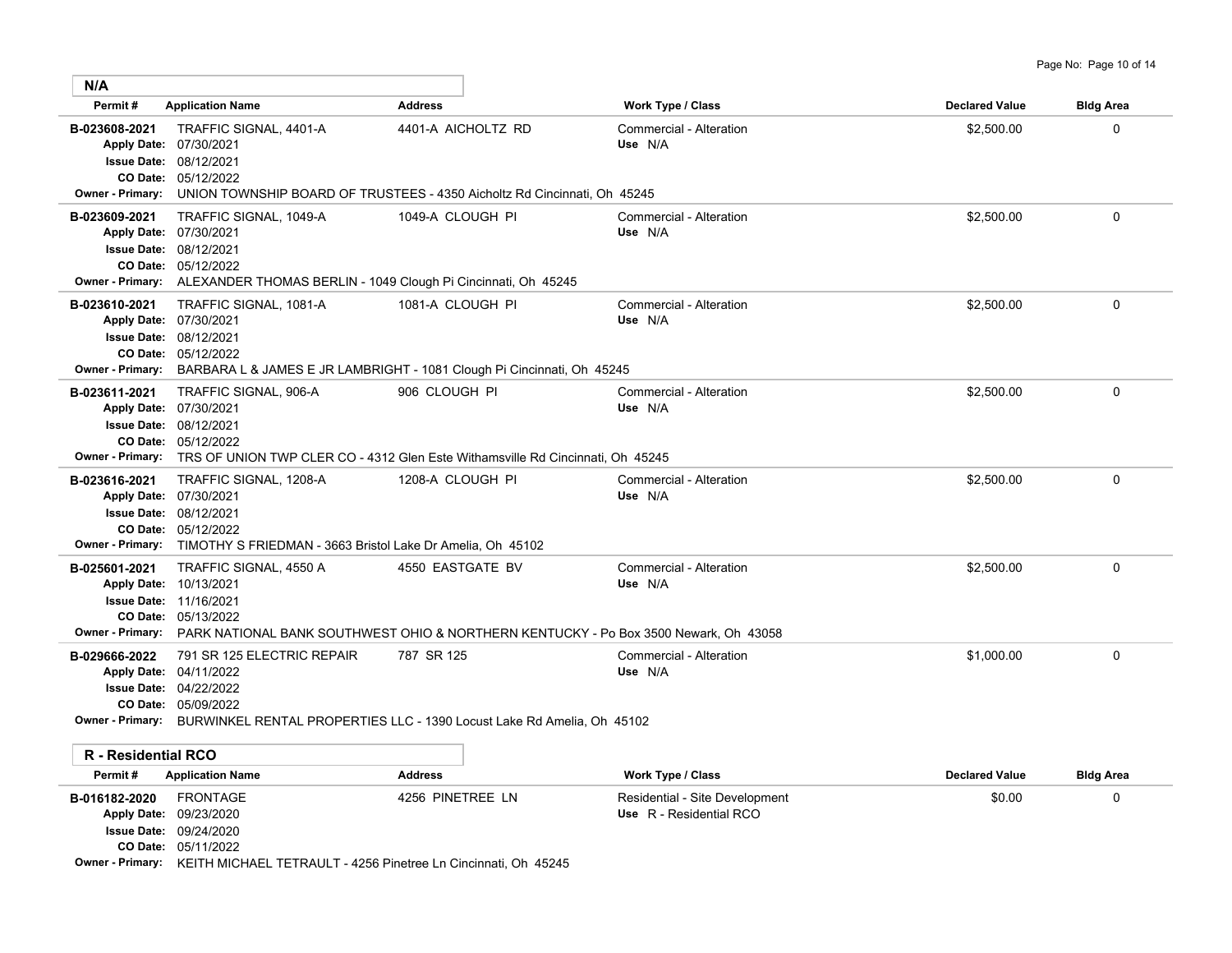**B-025795-2021** \$18,000.00 208 ROOF PORCH 4565 ENGLISH CREEK DR Residential - Addition 05/09/2022 **CO Date:** 10/22/2021 **Issue Date:** Apply Date: 10/20/2021 **Apply Date: Use** R - Residential RCO **Owner - Primary:** JAMES R JR & BONNIE J LINK - 4565 English Creek Dr Cincinnati, Oh 45245-1308 **B-026387-2021** \$12,000.00 0 HVAC REPLACEMENT 558 MAPLEVALLEY CT Residential - HVAC Replacement 05/12/2022 **CO Date: Issue Date: 11/15/2021** 11/15/2021 **Apply Date: Use** R - Residential RCO **Owner - Primary:** WESLEY M HANNIG & ALLISON N GREER - 558 Maple Valley Cincinnati, Oh 45245 **B-029626-2022** HVAC REPLACEMENT 3889 MARK CT Residential - HVAC Replacement \$8,000.00 \$8,000.00 0 0 05/10/2022 **CO Date:** 04/11/2022 **Issue Date:** 04/11/2022 **Apply Date: Use** R - Residential RCO Residential - HVAC Replacement **Owner - Primary:** PAUL D & MARY A ROLFES - 3889 Mark Ct Cincinnati, Oh 45255 B-030122-2022 HVAC REPLACEMENT 665 BRANDY WAY Residential - HVAC Replacement \$10,850.00 \$10,850.00 05/09/2022 **CO Date:** 04/25/2022 **Issue Date:** Apply Date: 04/21/2022 **Apply Date: Use** R - Residential RCO **Owner - Primary:** WILLIAM E & DIANA L ACKLAND - 665 Brandy Way Cincinnati, Oh 45244 B-030123-2022 HVAC REPLACEMENT 4143 WOODSLY DR Residential - HVAC Replacement \$3.699.00 0 0 05/09/2022 **CO Date:** 04/22/2022 **Issue Date:** 04/21/2022 **Apply Date: Use** R - Residential RCO Residential - HVAC Replacement **Owner - Primary:** MARY PATRICIA LITCHHOLT - 4143 Woodsly Dr Batavia, Oh 45103 B-030207-2022 HVAC REPLACEMENT 901 MEADOW RIDGE DR Residential - HVAC Replacement \$11,461.00 \$11,461.00 05/10/2022 **CO Date:** 04/22/2022 **Issue Date:** Apply Date: 04/22/2022 **Apply Date: Use** R - Residential RCO **Owner - Primary:** KIERSTON & CURTIS G SPARKS - 9O1 Meadow Ridge Dr Cincinnati, Oh 45245 **B-030225-2022** ELECTRIC UPGRADE 901 MEADOW RIDGE DR Residential - Electric Service Upgrade \$2,959.00 \$2,959.00 05/10/2022 **CO Date:** 04/22/2022 **Issue Date:** Apply Date: 04/22/2022 **Apply Date: Use** R - Residential RCO **Owner - Primary:** KIERSTON & CURTIS G SPARKS - 9O1 Meadow Ridge Dr Cincinnati, Oh 45245 **B-030240-2022** \$600.00 0 EV CAR CHARGER 4565 ENGLISH CREEK DR Residential - Alteration 05/09/2022 **CO Date:** 04/22/2022 **Issue Date:** 04/22/2022 **Apply Date: Use** R - Residential RCO **Owner - Primary:** JAMES R JR & BONNIE J LINK - 4565 English Creek Dr Cincinnati, Oh 45245-1308 B-030605-2022 HVAC REPLACEMENT 4566 SCHOOLHOUSE RD Residential - HVAC Replacement \$11,000.00 \$11,000.00 0 05/11/2022 **CO Date:** 04/28/2022 **Issue Date:** Apply Date: 04/28/2022 **Apply Date: Use** R - Residential RCO **Owner - Primary:** MARY RUTLEDGE - 4566 Schoolhouse Rd Batavia, Oh 45103

Page No: Page 11 of 14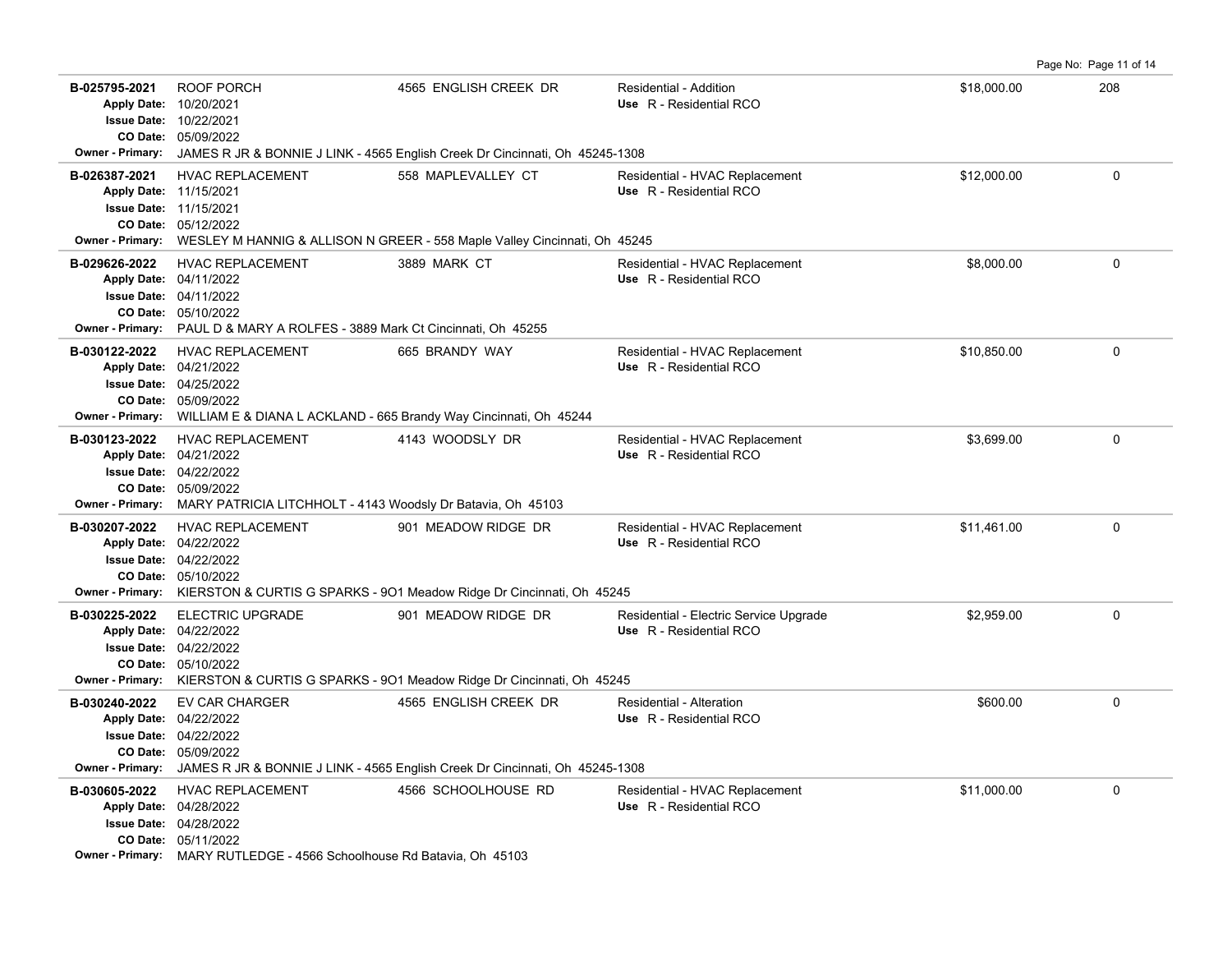|                                                                | R-3 - Residential: Multi-family, Congregate Care                                                                                                                                                                    |                                                                            |                                                                                         |                       |                  |
|----------------------------------------------------------------|---------------------------------------------------------------------------------------------------------------------------------------------------------------------------------------------------------------------|----------------------------------------------------------------------------|-----------------------------------------------------------------------------------------|-----------------------|------------------|
| Permit#                                                        | <b>Application Name</b>                                                                                                                                                                                             | <b>Address</b>                                                             | <b>Work Type / Class</b>                                                                | <b>Declared Value</b> | <b>Bldg Area</b> |
| B-016150-2020<br><b>Issue Date:</b><br><b>Owner - Primary:</b> | SAVANNAH RIDGE BLDG FF UNIT 1 4036 REDPETAL LN<br>Apply Date: 09/23/2020<br>09/23/2020<br>CO Date: 05/09/2022<br>SAVANNAH RIDGE FOUR LLC - 7007 E Pleasant Valley Rd Independence, Oh 44131                         |                                                                            | Commercial - Single Family Unit<br>Use R-3 - Residential; Multi-family, Congregate Care | \$0.00                | 1,753            |
| B-016151-2020<br><b>Owner - Primary:</b>                       | SAVANNAH RIDGE BLDG FF UNIT 2 4038 REDPETAL LN<br>Apply Date: 09/23/2020<br><b>Issue Date: 09/23/2020</b><br>CO Date: 05/09/2022<br>SAVANNAH RIDGE FOUR LLC - 7007 E Pleasant Valley Rd Independence, Oh 44131      |                                                                            | Commercial - Single Family Unit<br>Use R-3 - Residential; Multi-family, Congregate Care | \$0.00                | 1,753            |
| B-016152-2020<br><b>Owner - Primary:</b>                       | SAVANNAH RIDGE BLDG FF UNIT 3 4040 REDPETAL LN<br>Apply Date: 09/23/2020<br><b>Issue Date: 09/23/2020</b><br>CO Date: 05/09/2022<br>SAVANNAH RIDGE FOUR LLC - 7007 E Pleasant Valley Rd Independence, Oh 44131      |                                                                            | Commercial - Single Family Unit<br>Use R-3 - Residential; Multi-family, Congregate Care | \$0.00                | 1,753            |
| B-016153-2020<br><b>Apply Date:</b><br><b>Owner - Primary:</b> | SAVANNAH RIDGE BLDG FF UNIT 4 4042 REDPETAL LN<br>09/23/2020<br><b>Issue Date: 09/23/2020</b><br>CO Date: 05/09/2022                                                                                                | SAVANNAH RIDGE FOUR LLC - 7007 E Pleasant Valley Rd Independence, Oh 44131 | Commercial - Single Family Unit<br>Use R-3 - Residential; Multi-family, Congregate Care | \$0.00                | 1,753            |
| B-016154-2020<br><b>Owner - Primary:</b>                       | SAVANNAH RIDGE BLDG FF UNIT 5 4044 REDPETAL LN<br>Apply Date: 09/23/2020<br><b>Issue Date: 09/23/2020</b><br>CO Date: 05/09/2022<br>SAVANNAH RIDGE FOUR LLC - 7007 E Pleasant Valley Rd Independence, Oh 44131      |                                                                            | Commercial - Single Family Unit<br>Use R-3 - Residential; Multi-family, Congregate Care | \$0.00                | 1,753            |
| B-016155-2020<br><b>Apply Date:</b>                            | SAVANNAH RIDGE BLDG FF UNIT 6 4046 REDPETAL LN<br>09/23/2020<br><b>Issue Date: 09/23/2020</b><br>CO Date: 05/09/2022<br>Owner - Primary: SAVANNAH RIDGE FOUR LLC - 7007 E Pleasant Valley Rd Independence, Oh 44131 |                                                                            | Commercial - Single Family Unit<br>Use R-3 - Residential; Multi-family, Congregate Care | \$0.00                | 1.753            |
|                                                                | <b>U - Utility &amp; Miscellaneous</b>                                                                                                                                                                              |                                                                            |                                                                                         |                       |                  |
|                                                                |                                                                                                                                                                                                                     | $\cdots$                                                                   | $\mathbf{r}$                                                                            |                       |                  |

| Permit#                 | <b>Application Name</b>                                      | <b>Address</b>   | <b>Work Type / Class</b>            | <b>Declared Value</b> | <b>Bldg Area</b> |
|-------------------------|--------------------------------------------------------------|------------------|-------------------------------------|-----------------------|------------------|
| F-023152-2021           | LOWES TOOL RENTAL FM                                         | 618 MT MORIAH DR | Fire Protection Systems - Fire Main | \$20,000.00           |                  |
|                         | Apply Date: 07/12/2021                                       |                  | Use U - Utility & Miscellaneous     |                       |                  |
|                         | <b>Issue Date: 08/03/2021</b>                                |                  |                                     |                       |                  |
|                         | <b>CO Date: 05/12/2022</b>                                   |                  |                                     |                       |                  |
| <b>Owner - Primary:</b> | LOWES HOME CENTERS INC - 1000 Lowes By Mooresville, Nc 28117 |                  |                                     |                       |                  |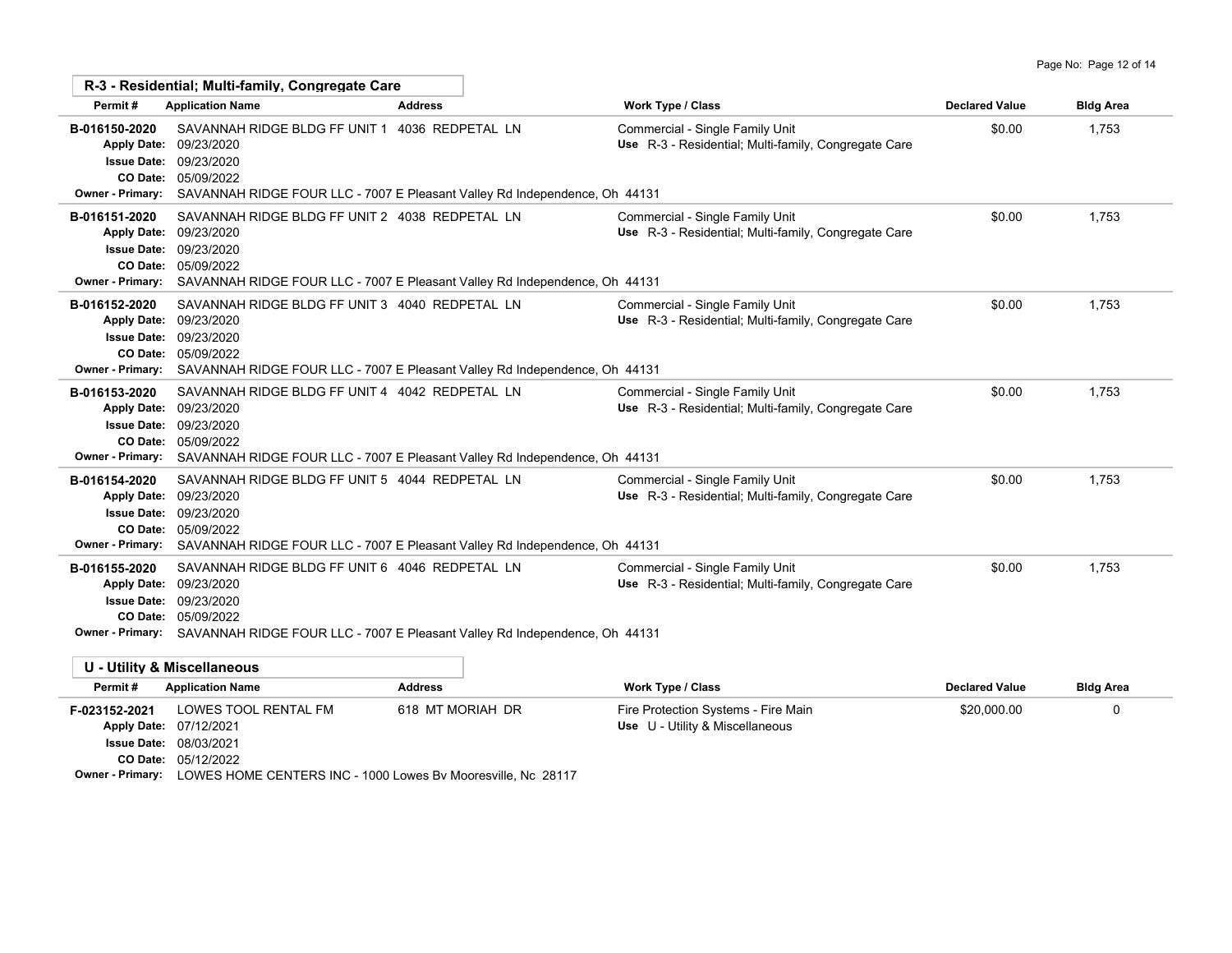## **SUMMARY FOR Union Township**

**PERMIT SUMMARY BY APPLICATION WORKTYPE IN THIS TOWNSHIP**

| Worktype                         | Issued | Value       | Worktype                        | Issued | Value  | Worktype                       | Issued | Value       |
|----------------------------------|--------|-------------|---------------------------------|--------|--------|--------------------------------|--------|-------------|
| Single-Family Residence (SFR)    |        | \$0.00      | Two-Family Residence (TFR)      |        | \$0.00 | Commercial New (COMNEW)        |        | \$0.00      |
| Residential Addition (RESADD)    |        | \$18,000.00 | Three-Family Residence (THFR)   |        | \$0.00 | Commercial Addition (COMADD)   |        | \$0.00      |
| Residential Alteration (RESALT)  |        | \$60,569.00 | Four-Family Residence (FFR)     |        | \$0.00 | Commercial Alteration (COMALT) | 9      | \$96,000.00 |
| Res Accessory Structure (ACCSTR) |        | \$0.00      | Multi-Family Residence (MULTFR) |        | \$0.00 | All Other Project Types        |        | \$77,010.00 |
|                                  |        |             | Single-Family Unit (SFU)        |        | \$0.00 |                                |        |             |

## **NUMBER OF PERMITS ISSUED: 26**

**DECLARED VALUE: \$194,569.00**

# **Williamsburg Township**

| N/A           |                                                                                            |                  |                         |                       |                  |  |
|---------------|--------------------------------------------------------------------------------------------|------------------|-------------------------|-----------------------|------------------|--|
| Permit#       | <b>Application Name</b>                                                                    | <b>Address</b>   | Work Type / Class       | <b>Declared Value</b> | <b>Bldg Area</b> |  |
| B-023461-2021 | <b>TENT HEATHFIELDS</b>                                                                    | 4211 MCKEEVER RD | Commercial - Alteration | \$1,000.00            |                  |  |
|               | Apply Date: 07/26/2021                                                                     |                  | Use N/A                 |                       |                  |  |
|               | <b>Issue Date: 09/16/2021</b>                                                              |                  |                         |                       |                  |  |
|               | <b>CO Date: 05/09/2022</b>                                                                 |                  |                         |                       |                  |  |
|               | Owner - Primary: HEATHFIELDS FARM PROPERTIES LLC - 4211 Mckeever Pi Williamsburg, Oh 45176 |                  |                         |                       |                  |  |

| R - Residential RCO |                                                                     |                   |                          |                       |                  |
|---------------------|---------------------------------------------------------------------|-------------------|--------------------------|-----------------------|------------------|
| Permit#             | <b>Application Name</b>                                             | <b>Address</b>    | Work Type / Class        | <b>Declared Value</b> | <b>Bldg Area</b> |
|                     | <b>B-031318-2022</b> ELECTRIC REPAIR                                | 4008 ALEXANDER LN | Residential - Alteration | \$4.000.00            |                  |
|                     | Apply Date: 05/10/2022                                              |                   | Use R - Residential RCO  |                       |                  |
|                     | <b>Issue Date: 05/10/2022</b>                                       |                   |                          |                       |                  |
|                     | <b>CO Date: 05/11/2022</b>                                          |                   |                          |                       |                  |
|                     | Owner - Primary: ROY MOORE SR - 4008 Alexander Ln Batavia, Oh 45103 |                   |                          |                       |                  |

## **SUMMARY FOR Williamsburg Township**

#### **PERMIT SUMMARY BY APPLICATION WORKTYPE IN THIS TOWNSHIP**

| Worktype                         | Issued | Value      | Worktype                        | Issued | Value  | Worktvpe                       | Issued   | Value      |
|----------------------------------|--------|------------|---------------------------------|--------|--------|--------------------------------|----------|------------|
| Single-Family Residence (SFR)    |        | \$0.00     | Two-Family Residence (TFR)      |        | \$0.00 | Commercial New (COMNEW)        | $\Omega$ | \$0.00     |
| Residential Addition (RESADD)    |        | \$0.00     | Three-Family Residence (THFR)   |        | \$0.00 | Commercial Addition (COMADD)   | 0        | \$0.00     |
| Residential Alteration (RESALT)  |        | \$4,000.00 | Four-Family Residence (FFR)     |        | \$0.00 | Commercial Alteration (COMALT) |          | \$1,000.00 |
| Res Accessory Structure (ACCSTR) | 0      | \$0.00     | Multi-Family Residence (MULTFR) |        | \$0.00 | All Other Project Types        | 0        | \$0.00     |
|                                  |        |            | Single-Family Unit (SFU)        |        | \$0.00 |                                |          |            |

#### **NUMBER OF PERMITS ISSUED: 2**

**DECLARED VALUE: \$5,000.00**